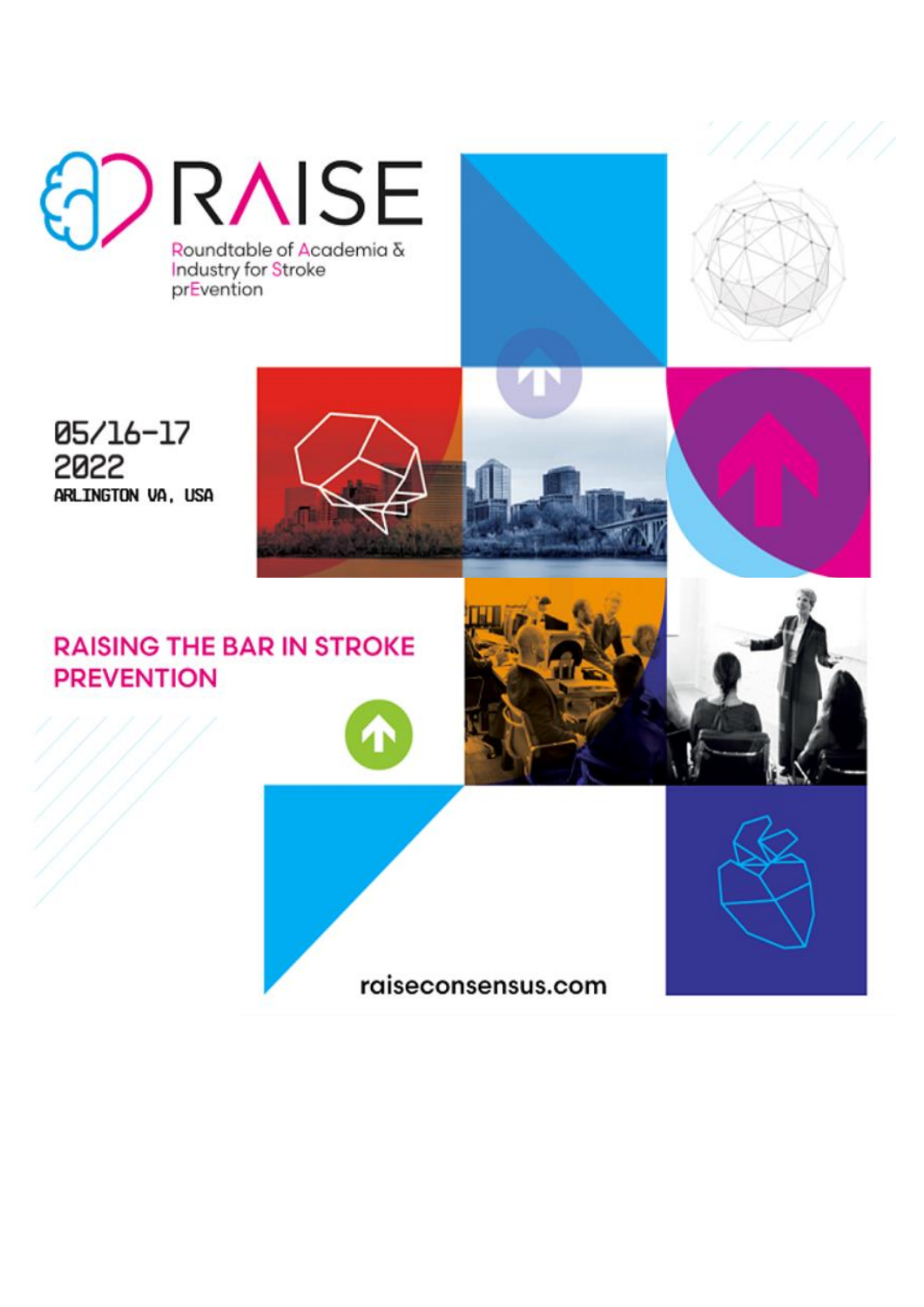

Academia & Industry for Stroke prEvention

# **RAISE**

## **Roundtable of Academia & Industry for Stroke prEvention May 16-17, 2022 Arlington VA "RAISING THE BAR IN STROKE PREVENTION"**

## **The RAISE Method**

Stroke is a leading cause of death and serious long-term disability worldwide, with an estimated global prevalence of over 104.2 million people. With about 6.2 million deaths attributed to cerebrovascular diseases annually, ischemic/haemorrhagic strokes remain major threats to public health. There is no indication that these numbers changed significantly despite advances in modification of risk factors and specific preventive treatment of some etiologic factors. One major challenge is the highly heterogenous nature of potential causes of stroke, which require a concerted multidisciplinary approach to design and conduct of clinical prevention trials. Failures in such clinical trials have been exceedingly more common than successes, an important fact that points to the need for improvement in their design/conduct through **better collaboration among the major stakeholders: the academia, government-based funding and regulatory organizations and the industry.** 

#### **Mission:**

The overarching aim of the Roundtable of Academia & Industry for Stroke prEvention (RAISE) is to create a multidisciplinary platform that would allow collaborations of public and private sector experts to share their knowledge and achieve consensus on strategies intended to improve stroke prevention approaches through advances in research studies and clinical practice. RAISE will include a broader multidisciplinary collaboration as the primary clinical disciplines involved in stroke prevention efforts not only include neurology but also cardiology (including all of its subspecialities) and primary care.

#### **Who is involved:**

The RAISE architecture thus includes all **3 stakeholders in stroke prevention** research and practice: academia (leading international physicians/scientists from all involved disciplines), industry (scientists and executives from private sector pharmaceutical, device and imaging companies), and potentially regulatory institutions (executive managers, physicians and scientists from NIH and FDA).

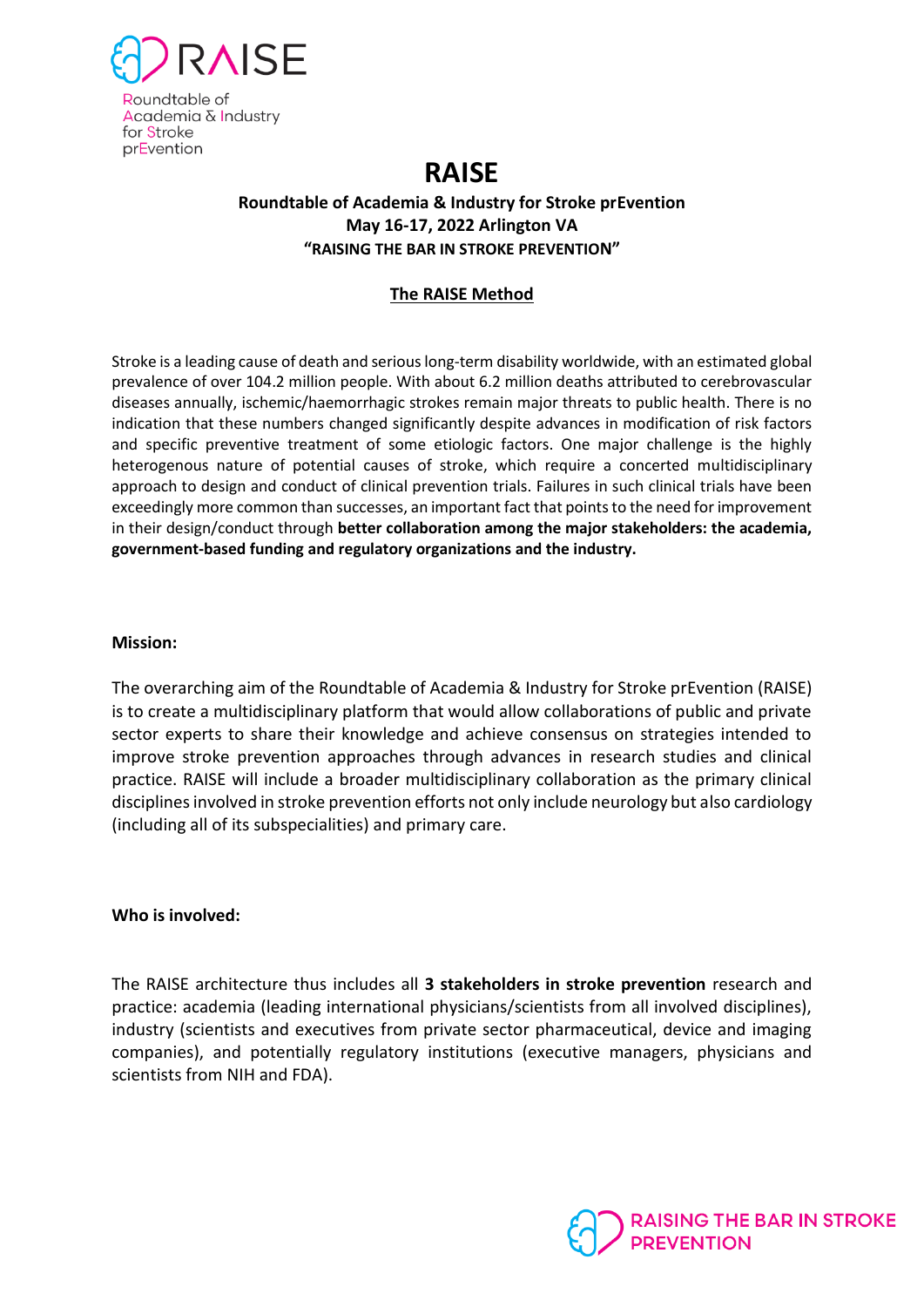

### **Preliminary Agenda**

The RAISE conference starts with a one full day meeting focusing on cutting-edge research study designs, analytic methods, novel drugs/devices, biomarkers, and outcomes. The specific sessions included in the program are:

**Session #1 - Neuroimaging and Other Biomarkers Relevant to Prevention of Stroke Session #2 - Prevention of Ischemic and Hemorrhagic Strokes in Atrial Fibrillation Session #3 - Other Etiologies of Strokes: Mechanisms and Emerging Treatments Session #4 - Emerging Issues in Risk Factor Management**

The second day of the RAISE conference is focused on the consensus process to develop RAISE recommendations. Participating experts from academia, industry and regulatory institutions are divided into 3 groups for preparation of the consensus recommendations. They are provided equal opportunity to contribute to a facilitated discussion process, during which recommendations developed by leading academic thought leaders in stroke prevention are presented, openly discussed and may be amended, expanded, replaced and refined by the group. Each of the 3 content groups then present their recommendations to the entire assembly. Writing committees draft the manuscripts for review of the group and the resulting articles are then published in Stroke, the journal of the American Heart Association.

**Second Day Workshops (3 groups) Workshop Chairs Present Recommendations To Full Assembly Drafting of consensus statement is initiated Closing Comments and Adjournment**

**RAISE CORE ORGANISERS:**



Marc Fisher (Neurology, BIDMC/HMS) M. Edip Gurol (Neurology, MGH/HMS)